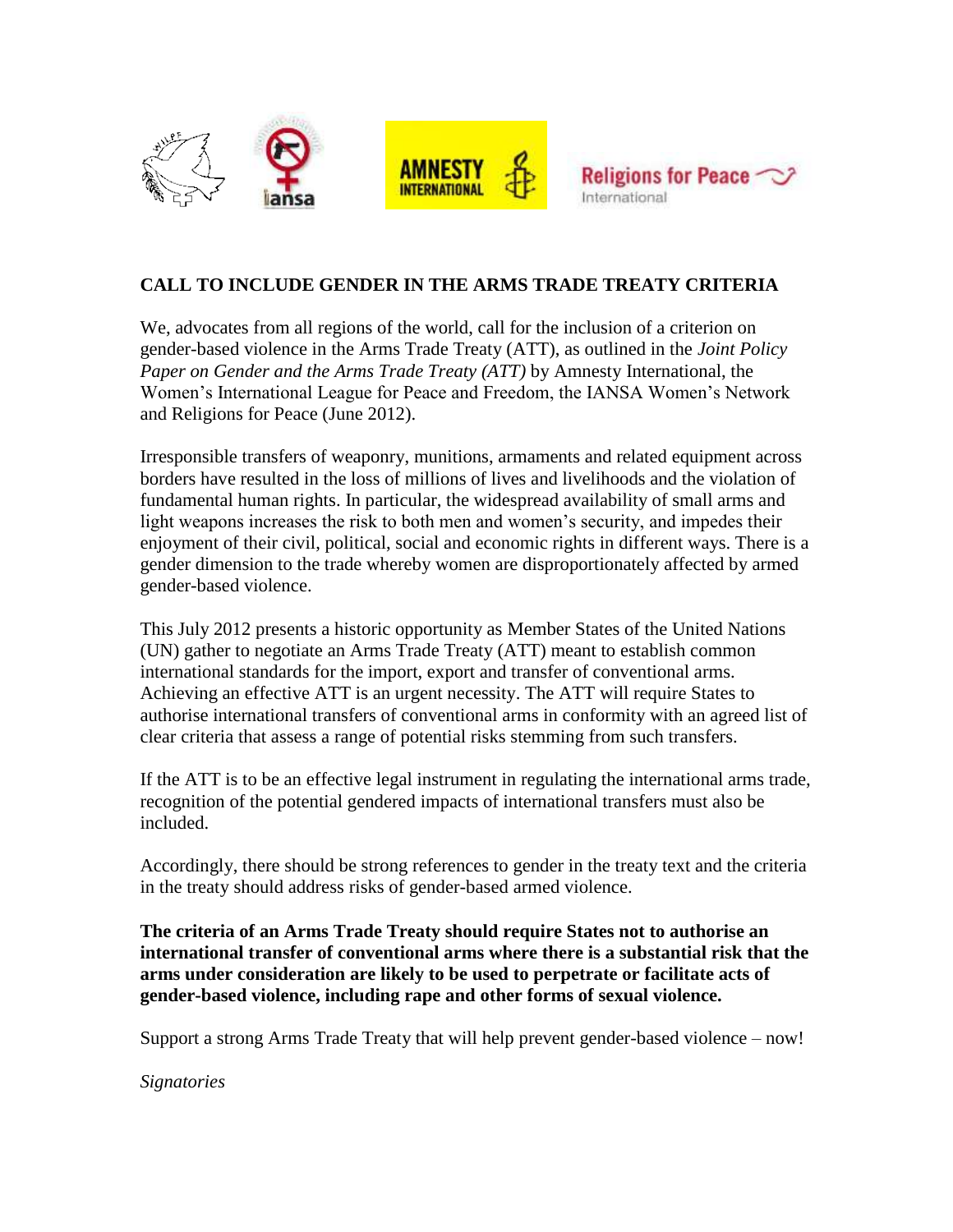## **Organisations**

- 1. Acronym Institute for Disarmament Diplomacy
- 2. Action Sécurité Ethique Républicaine (ASER), France
- 3. Actions des Femmes pour les Droits et le Développement, DR Congo
- 4. The African Women's Development and Communication Network
- 5. Amnesty International
- 6. The Arab Network for Tolerance
- 7. Asia Pacific Centre on the Responsibility to Protect
- 8. Asia Pacific Council of AIDS Service Organizations (APCASO)
- 9. Asociación Mujeres Trabajando, Argentina
- 10. Association Baho Missions, Rwanda
- 11. Association des Femmes pour les Initiatives de Paix (AFIP), Mali
- 12. Association pour la Défense des Droits de la Femmes (ADDF), DR Congo
- 13. Bonne Génération du Burundi/Good Generation of Burundi
- 14. Breaking the Wall of Silence, Namibia
- 15. CEPALC
- 16. Center for Peace Education, Philippines
- 17. Centre d'études sur la Justice et la Résolution 1325 (CJR1325), DR Congo
- 18. Centre pour la Justice et la Réconciliation (C.J.R.), DR Congo
- 19. Centro de Información y Desarrollo de la Mujer, Bolivia
- 20. Coalition pour le Développement et la Réhabilitation Sociale (CODR-UBUNTU), Burundi
- 21. Colectivo Mujeres Pazificas, Colombia
- 22. Control Arms Foundation of India
- 23. Cri de Secours contre la Prolifération des Armes Légères (CRISPAL-Afrique), DRC
- 24. Eastern African sub Regional Support Initiative for Advancement of Women
- (EASSI), Uganda
- 25. Encadrement des Femmes Indigènes et des Ménages Vulnérables (EFIM), DR Congo
- 26. Enlace Continental de Mujeres Indígenas de las Américas / Continental Network of

Indigenous Women of the Americas

- 27. Feministas en Acción, Argentina
- 28. FemLINKPacific
- 29. Femmes Africa Solidarité (FAS)
- 30. Femmes des Médias pour la Justice au Congo (FMJC), DR Congo
- 31. FOKUS Forum for Women and Development, Norway
- 32. FOLECO/Gender (Kisangani), DR Congo
- 33. Fond pour Les Femmes Congolaises, DR Congo
- 34. Foro de Mujeres por la Igualdad de Oportunidades, Argentina
- 35. Forum for Environment and Development (ForUM), Norway
- 36. Fund "Sukhumi", Georgia
- 37. Fundación Mujeres en Igualdad, Argentina
- 38. Fundación para Estudio e Investigación de la Mujer (FEIM), Argentina
- 39. GESTOS- HIV+, Communication and Gender, Brazil
- 40. Global Action to Prevent War
- 41. Global Justice Center
- 42. Global Network of Women Peacebuilders (GNWP)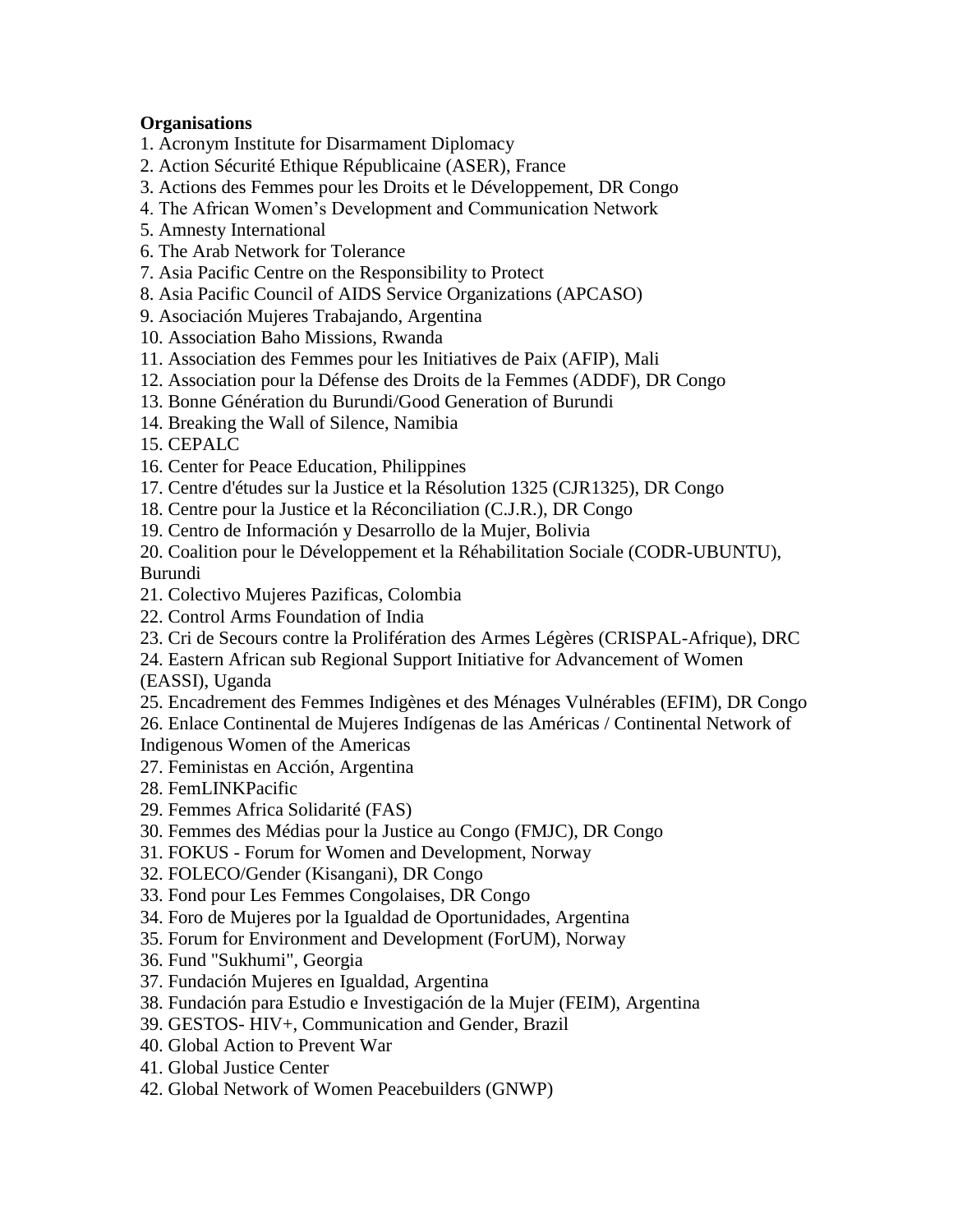- 43. Global Partnership for the Prevention of Armed Conflict (GPPAC)
- 44. Gun Free South Africa
- 45. Gun Free Kitchen Tables, Israel
- 46. Guyana Human Rights Association (GHRA)
- 47. IANSA Women's Network Nigeria
- 48. Impunity Watch, The Netherlands
- 49. Initiatives for International Dialogue, Philippines
- 50. Instituto Promundo, Brazil
- 51. International Action Network on Small Arms (IANSA)
- 52. International Alliance of Women
- 53. International AIDS Women Caucus (IAWC)
- 54. International Civil Society Action Network
- 55. International Peace Bureau
- 56. International Physicians for the Prevention of Nuclear War (IPPNW)
- 57. Iowa United Nations Association, USA
- 58. The Latin American and Caribbean Committee for the Defense of Women's Rights (CLADEM)
- 59. Latin American and Caribbean Council of AIDS Service Organizations (LACCASO)
- 60. Latin American and Caribbean Women´s Health Network (LACWHN)
- 61. Manipur Women Gun Survivors Network, India
- 62. The MENA Coalition for Child Soldiers
- 63. Middle East and North Africa Partnership for Preventing Armed Conflict (MENAPPAC)
- 64. Middle East and North Africa Action Network on Small Arms (MENAANSA)
- 65. MONA Magyarországi Női Alapítvány / MONA Hungarian Women's Fund, Hungary
- 66. Mujer Y Salud en Uruguay (Women and Health in Uruguay)
- 67. NANGOF Trust, Namibia
- 68. New Profile, Israel
- 69. NGO Committee on Disarmament, Peace and Security
- 70. The Non-Violence Network in the Arab Countries
- 71. Norwegian Church Aid, Norway
- 72. Observatory on Gender and Armed Violence (OGAV/CES), Portugal
- 73. Oxfam GB
- 74. Pacific Foundation for the Advancement of Women
- 75. Paghiliusa sa Paghidaet-Negros, Philippines
- 76. Peace Action New York State
- 77. Peacebuilding Academy
- 78. Permanent Peace Movement, Lebanon
- 79. Project Ploughshares, Canada
- 80. RASALAO-Cote d'Ivoire
- 81. Red de Mujeres Afrolatinoamericanas, Afrocaribeñas y de la Diaspora, Dominican Republic
- 82. Red Mujer y Hábitat de América Latina
- 83. Refugees International
- 84. Religions for Peace
- 85. Sierra Leone Action Network on Small Arms (SLANSA), Sierra Leone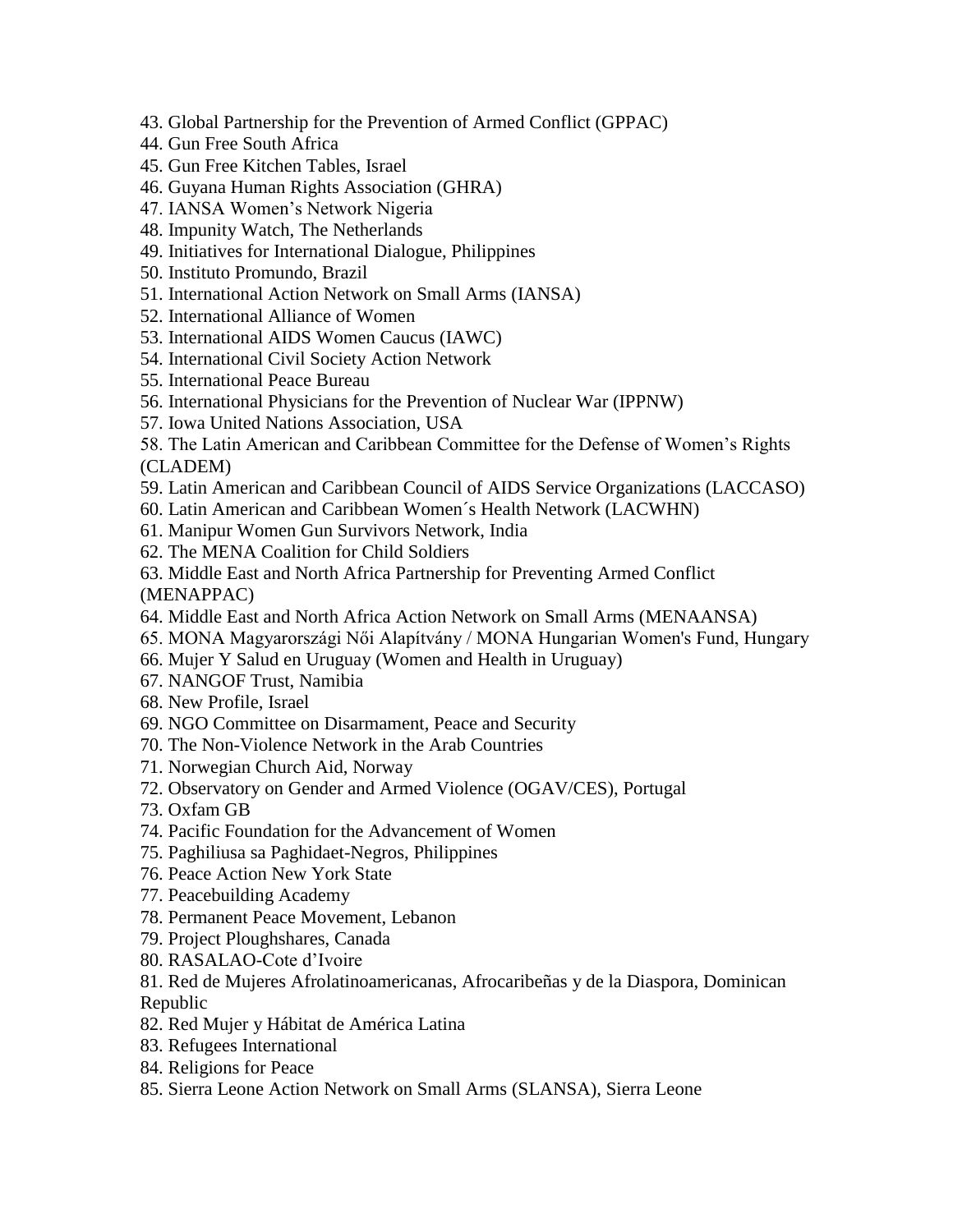- 86. Sisterhood Is Global Institute (SIGI), Jordan
- 87. Sokka Gakkai International
- 88. Sudanese Women's Voice for Peace (SWVP), Sudan
- 89. Umut Foundation, Turkey
- 90. United Network of Young Peacebuilders
- 91. West Africa Action Network on Small Arms (WAANSA)/Réseau d'Action sur les
- Armes Légères en Afrique de l'Ouest (RASALAO)
- 92. WILPF Aotearoa
- 93. WILPF DRC
- 94. WILPF UK
- 95. Women4NonViolence in Peace+Conflict Zones, Norway
- 96. Women Engaged in Action on 1325 (WE Act 1325), Philippines
- 97. Women for Peace and Democracy (WPD), Nepal
- 98. Women Graduates-USA
- 99. Women in Alternative Action, Cameroon
- 100. Women in Black, UK
- 101. Women Initiatives for Peace and Governance (WIPGG), Nigeria
- 102. Women's Institute for Alternative Development (WINAD), Trinidad and Tobago
- 103. Women's International League for Peace and Freedom (WILPF)
- 104. Women's Right to Education Programme (WREP), Nigeria

105. "Women Won't Wait. End HIV & Violence against Women. NOW", International Campaign

106. Women Worldwide Advancing Freedom & Equality (WWAFE), Australia and the United Kingdom

## **Individuals**

- 1. Priya Darshani, India
- 2. Zeinaba Maiga, Mali
- 3. Maiga Fadimata Maiga, Mali
- 4. Kone Aissata Maiga, Mali
- 5. Kante Maimounatou Maiga, Mali
- 6. Maiga Fatoumata Sissoko, Mali
- 7. Coulibaly Marie Rose fatoumata Maiga, Mali
- 8. Oumou Haidara, Mali
- 9. Bah Fanta Traore, Mali
- 10. Diakite Maram Keita, Mali
- 11. AYNAKI Moksi, Burundi
- 12. Jean Paul MATUK MUNAN, DR Congo
- 13. Mugomoka Mbonwa Drocèle, DR Congo
- 14. Nibizi Emmanuel, Burundi
- 15. Miburo, Célestin, Burundi
- 16. Sharon Bhagwan Rolls, Fiji
- 17. Dr Jocelynne A. Scutt, United Kingdom & Australia
- 18. Rita Santos, Portugal
- 19. Tatiana Moura, Brazil
- 20. Justine Kwachu, Cameroon